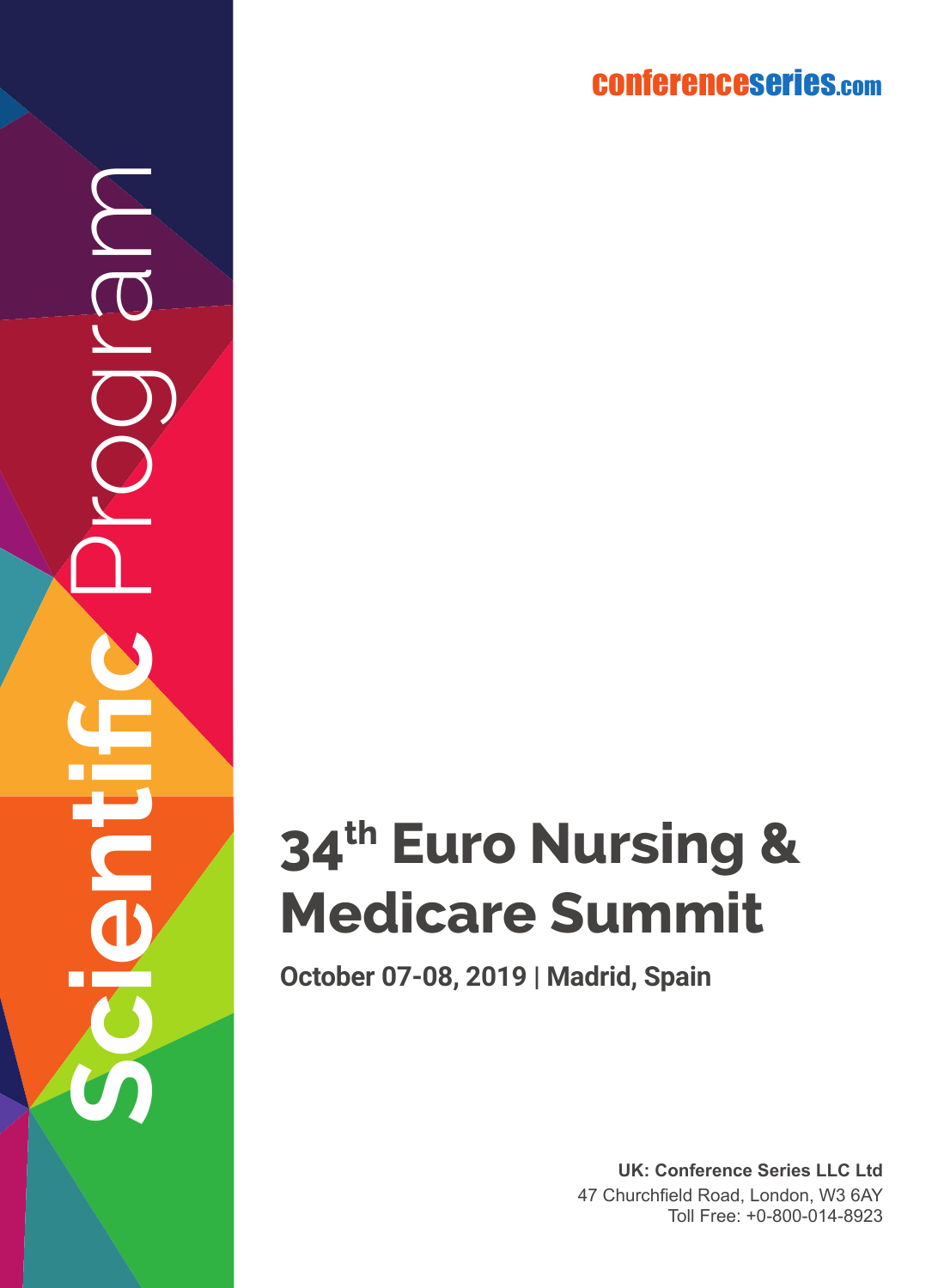

**October 07, 2019** Meeting Hall: **Rosales**

**09:00-09:30 Registrations**

## Opening Ceremony **09:30-10:00**

#### **Pleanary SESSIONS**

- **10:00-10:40 Title: Benefits of early extubation after cardiovascular surgery Zenaida Carbon,** John Muir Health, Concord Medical Center, USA
- **10:40-11:20 Title: An intelligent leadership model for creating an intelligent health care organization Masoud Ghaffari,** Benedictine University, USA

**Sessions: Nursing Education | Nursing Practice and Research | Healthcare and Management | Midwifery and Women Health Nursing | Family Nursing | Neonatal Nursing | Gynaecology | Heart and Cardiovascular Nursing Nurse Practitioners | Psychiatric and Mental Health Nursing**

**Chair: Lois Kum Edgecombe,** King Faisal Specialist Hospital & Research Centre, Saudi Arabia

#### **Introduction**

**Group Photo, Networking & Refreshments 11:20-11:40 @ Foyer** 

|             | Title: The effectiveness of cognitive behavior therapy based on religious believes on life<br>11:40-12:20 satisfaction and mutual interest in the women hypoactive sexual desire disorder<br>Hamid Najmeh, Shahid Chamran University of Ahvaz, Iran |
|-------------|-----------------------------------------------------------------------------------------------------------------------------------------------------------------------------------------------------------------------------------------------------|
| 12:20-13:00 | Title: A psychiatric nurse practitioner ledurgent care centre: Decreasing emergency room<br>visits<br>Pasqua T Spinelli, Mather Hospital-Northwell Health, USA                                                                                      |
|             | Lunch Break 13:00-13:50 @ Restaurant                                                                                                                                                                                                                |
| 13:50-14:30 | Title: The training of master of nursing specialty under the outline of "healthy China 2030"<br>planning<br>Tang Xiumei, Sichuan University, China                                                                                                  |
| 14:30-15:10 | Title: Effect of telephone follow-up on anticoagulant treatment compliance in patients with<br>heart valve replacement: A systematic review and meta-analysis<br><b>Song Wang, West China School of Nursing, Sichuan University, China</b>          |